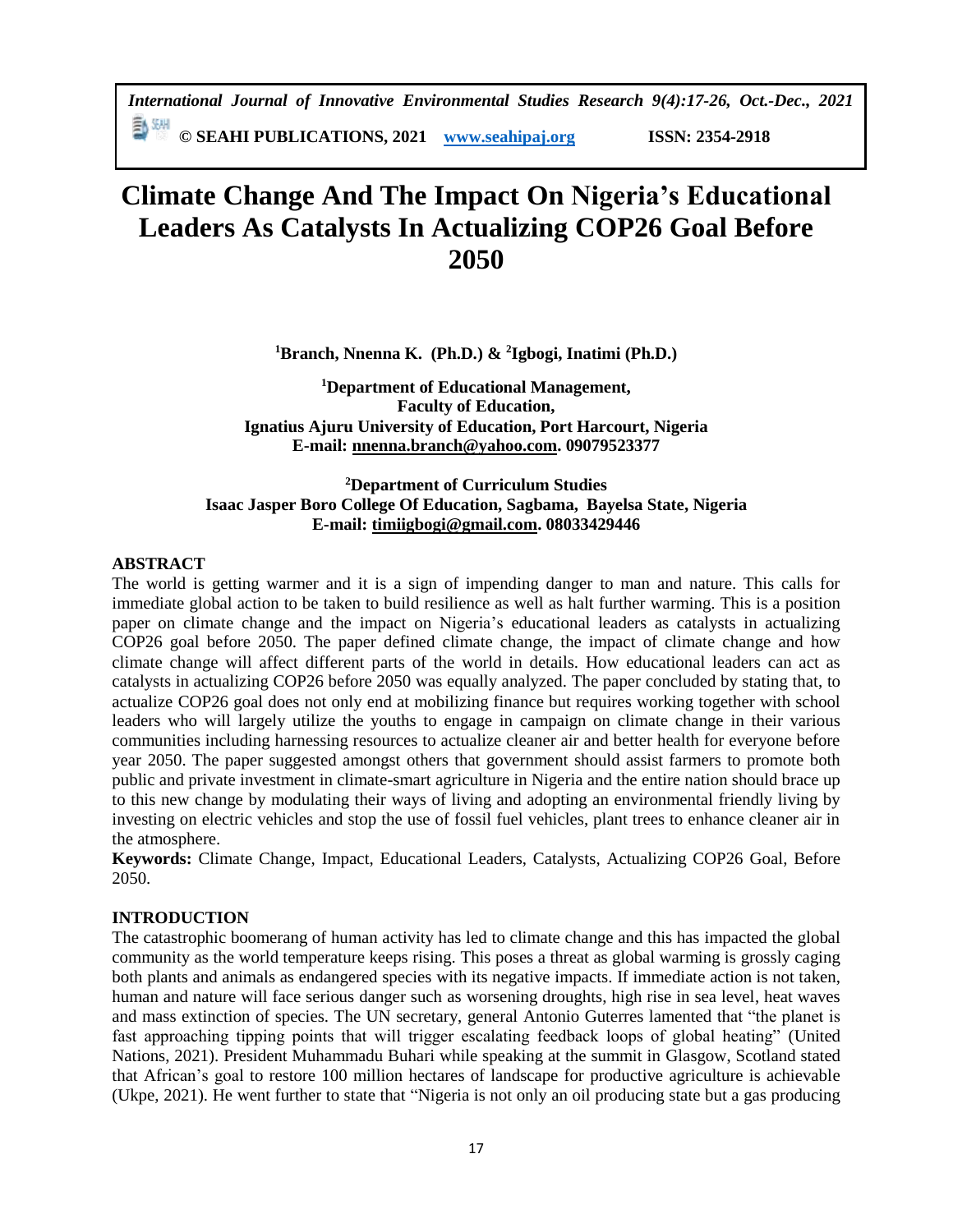state and has all the resources available but is in need of technical, innovative and financial support to succeed" (Channels TV, 2021).The impending danger does not only demand the collaborative efforts of world leaders but also include that of educational leaders in seeking potential solution to avert this doom about to hit the world. Therefore, this paper examined climate change and the impact on Nigeria's educational leaders as catalysts in actualizing COP26 goal before 2050.

# **CONCEPTUAL FRAMEWORK**

# **Climate Change**

Climate change is the average weather in a place for a long period of years. It is the alterations in those average weather conditions that result to global warming. These alterations come from use of oil, gas and coal by individuals in various homes, factories and transports. Agriculture is also one of the contributing factors that produce global warming through the use of fossil fuel and waste management leading to great adverse impact on the average weather conditions in the planet which results to climate change. Moreover, every human being exhale carbon dioxide including cows' belching and others. Carbon dioxide  $(CO<sub>2</sub>)$  otherwise known as greenhouse gasses being released into the atmosphere, traps the sun's heat, thereby resulting to rise in the planet's temperature.

In a landmark agreement to work together in collaboration to address the climate change challenge, the world leaders met in Paris in 2015 and agreed to maintain 1.5C global warming. Landmark United Nation's (LUN) report concluded that the world's average surface land temperature stands at about 1.1 degree Celsius above pre-industrial level and is likely to reach 1.5 degree Celsius which is the optimal target set out in Paris. The report by 234 scientists from 66 countries revealed that human influence has greatly warmed the climate at the rate that is unprecedented in the last 2,000 years (IPCC 2018). The Intergovernmental Panel on Climate Change report advised that limiting global warming to 1.5oC would require very quick, far-reaching and unprecedented changes in all society. Currently, the world is 1.2C hotter than its former temperature as recorded in the 19<sup>th</sup> century and could still experience more warming by the end of this century (IPCC, 2018). This is due to the amount of Carbon dioxide in the temperature which has equally risen to 50%. To halt further warming and avoid the worse consequences of climate change, scientists advised that temperature rise must be tamed to 1.5C by 2100 (Holder, 2021). Otherwise, the planet should brace up to devastating heat waves, millions of homes will be gone as a result of rise in sea levels and irreversible loss of planet and animal species (BBC News, 2021)



#### **Fig 1: Air pollution from power plants**

Note: Picture on air pollution from power plants retracted from the research of the University of California Berkeley by BBC News (2021).

The United Kingdom hosted a summit for leaders in Glasgow Scotland tagged, Conference of the Parties 26 (COP26) from 1<sup>th</sup> to 13<sup>th</sup> November 2021. Antonio Guterres, the UN secretary general after going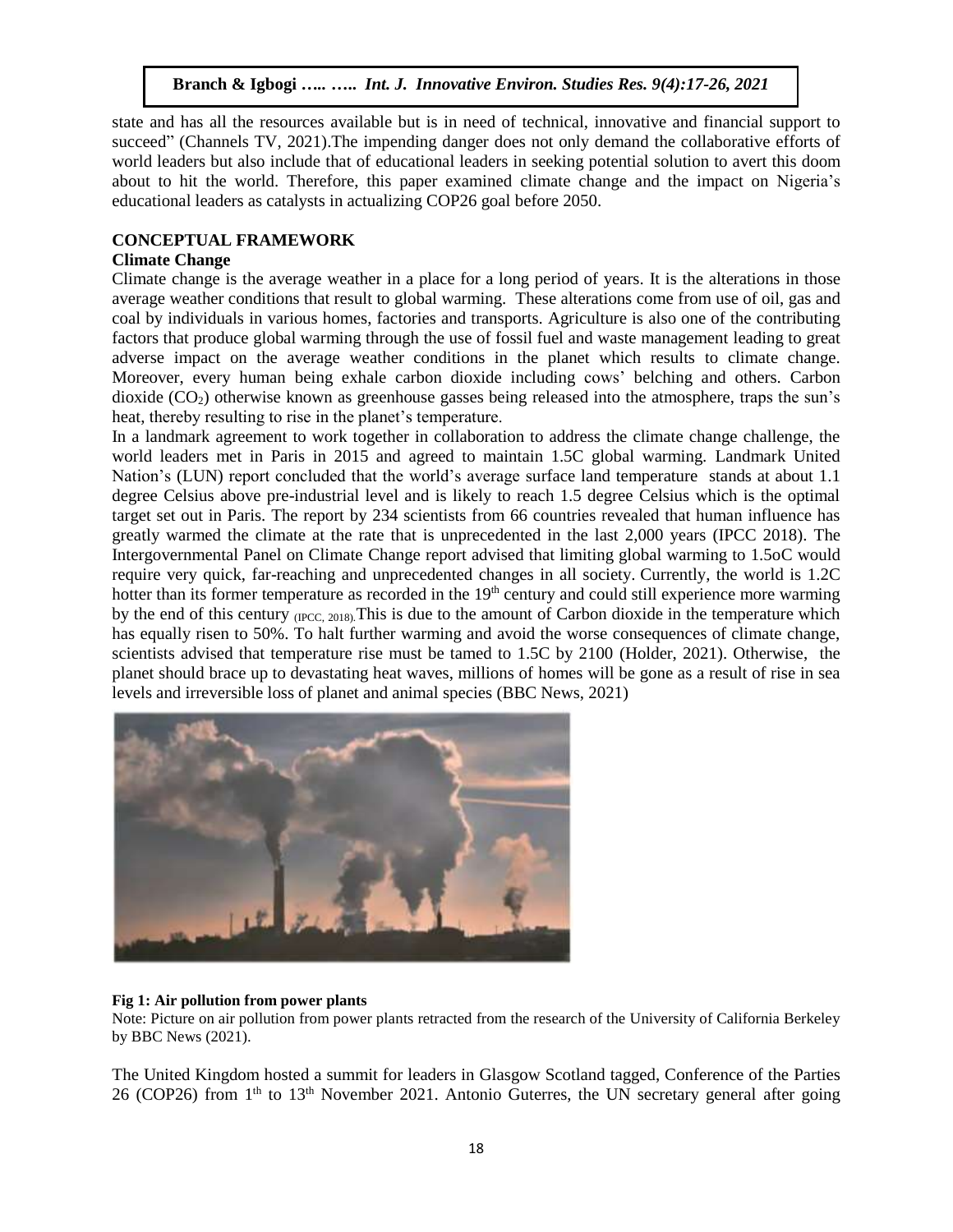through the IPCC report, raised alarm in the summit that the report was nothing but a "code red" for humanity. In his words "The alarm bells are deafening and the evidence is irrefutable". He urged the world to urgently step up efforts and engage the most ambitious path to prevent exceeding the threshold of 1.5C degree above industrial level of global heating. To that effect, different countries were called up to set out their carbon reduction plans for 2030. Over 200 countries pledged to net zero by 2050. That is to say that greenhouse gas emission will be reduced as much as possible and the remaining emissions will be balanced out by absorbing an equivalent amount from the atmosphere. Experts are of the view that the plan is achievable but require governments, businesses and individuals to make big changes.

# **Impact of Climate Change**

The weather condition is very intense and can be felt globally. The extreme condition is threatening lives and livelihoods and has devastating effect on global economies. This can lead to some regions of the world being uninhabitable because most farmlands will become deserts and in some regions, there will be intense rainfalls causing floods as experienced by China, Germany, Belgium and Netherlands, including Nigeria. This requires huge amount of money to combat of which developing countries like Nigeria cannot afford. The ocean and sea animals will suffer. Since 1995 in Australia, the Great Barrier Reef has lost more than half of its corals. Australia and America have been under gruesome threat of incessant wildfires in recent times, due to increase in climate change. In other regions, the melting ground and greenhouse gasses caged for so many years are released into the air causing more damage to the climate. Ice sheets in Greenland and Antarctica have lost average of 100 billion metric tons of ice per year. Glaciers in United States and around the world have shrunk and the rate at which glaciers are melting has greatly increased over the last decade contributing to rise in sea level. While some regions experience high temperature causing droughts and this makes it difficult for the animals to find food and water they need for survivals, example is Siberia and some parts of northern Nigeria. This means that so many species will go extinct. A diagram of the projected annual average temperature change relative to 1850- 1900 at different levels of global warming and annual mean land and ocean temperature above or below average relative to 1850-2020 are shown below:



# **Fig 2: The world could get warmer**

Note: Diagram on Projected annual average temperature change relative to 1850-1900, at different levels of global warming retracted from the research of the University of California Berkeley by BBC News (2021).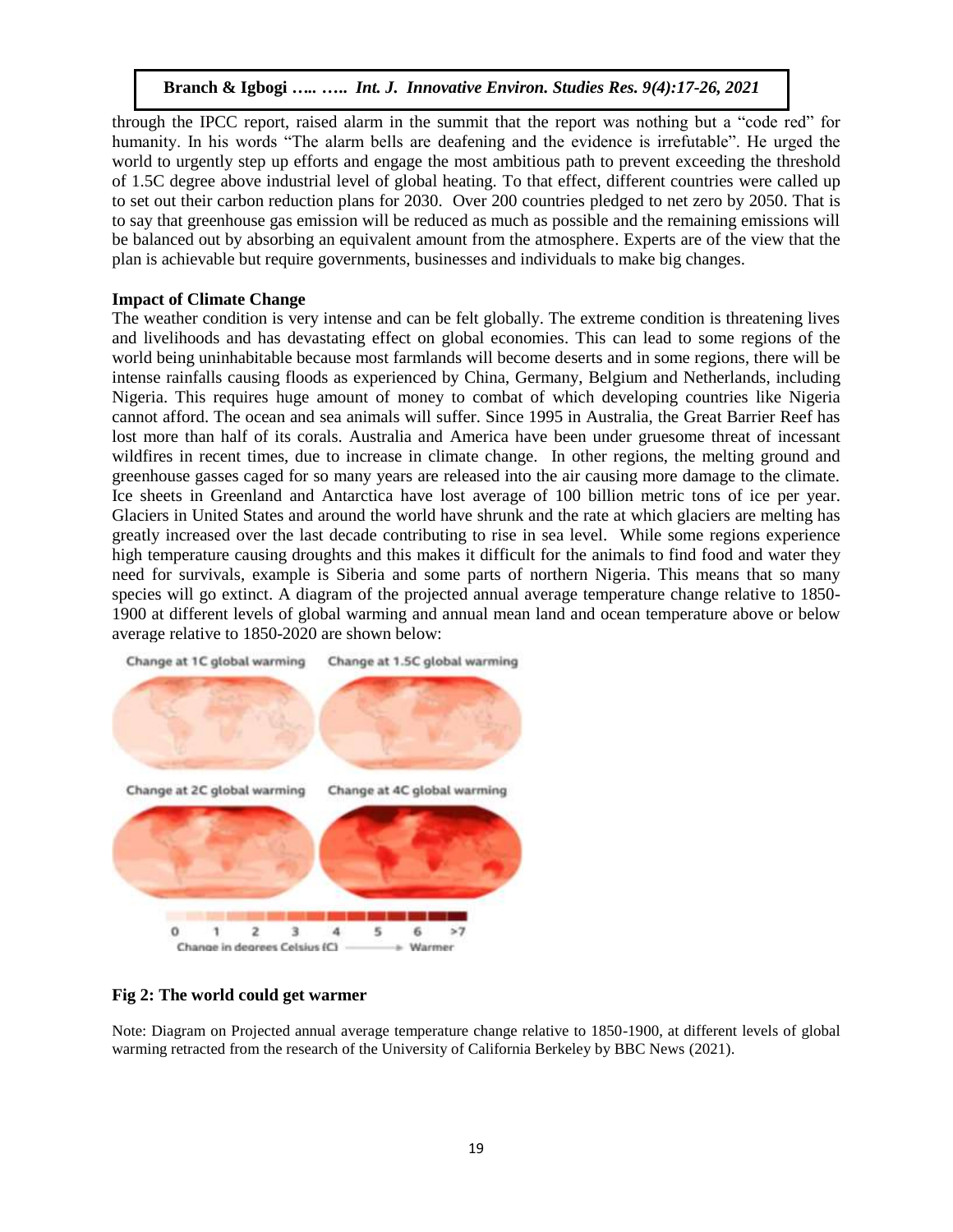



#### **Fig 3: The world is getting warmer**

Note: Diagram showing annual mean land and ocean temperature above or below average 1850-2020 retracted from University of California Berkeley by BBC (2021).

#### **How Climate Change Will Affect Different Parts of the World**

If quick action is not taken to curtail global warming to 1.5C, it will affect different parts of the world in the following ways: African nations will suffer droughts and shortage of food. The pacific region will probably go extinct because of rise in sea level. The Middle East will be vulnerable to extreme heat waves and farmlands will turn into desserts. Australia will most likely suffer extreme heat and drought. Europe and United Kingdom will be exposed to serious flooding due to extreme rainfalls and the Western parts of United States will also experience drought conditions while other parts will experience more intense storms (BBC News, 2021).



Fig 4: Impact of climate change Note: Picture of ice break up in Alaska River. Environmental Protection Agency United States (2021).

Nigeria has two precipitation regimes causing southeast and southwest to experience low high precipitation resulting to flood and erosion while the north experience low precipitation resulting to aridity, desertification and drought. Nigeria has already started experiencing the impact of climate change such as flooding, drought, desertification, rising sea levels, erosion, landslides, radiation and loss of biodiversity. Deforestation which is due to large removal of forests through logging, expansion of agricultural croplands, fuel wood, and urbanization, mining, slash and burn practices including fire hunting. Deforestation of dry lands destroys the trees and vegetation that binds the soil, coupled with the climate conditions in dry lands, making it impossible for denuded vegetation which is low to regenerate (Pastermak & Schilssel, 2001). This makes non-forest to meet various human needs. Nigeria is one of the world's largest deforested countries and this has made it to lose about 55.7% of its primary forest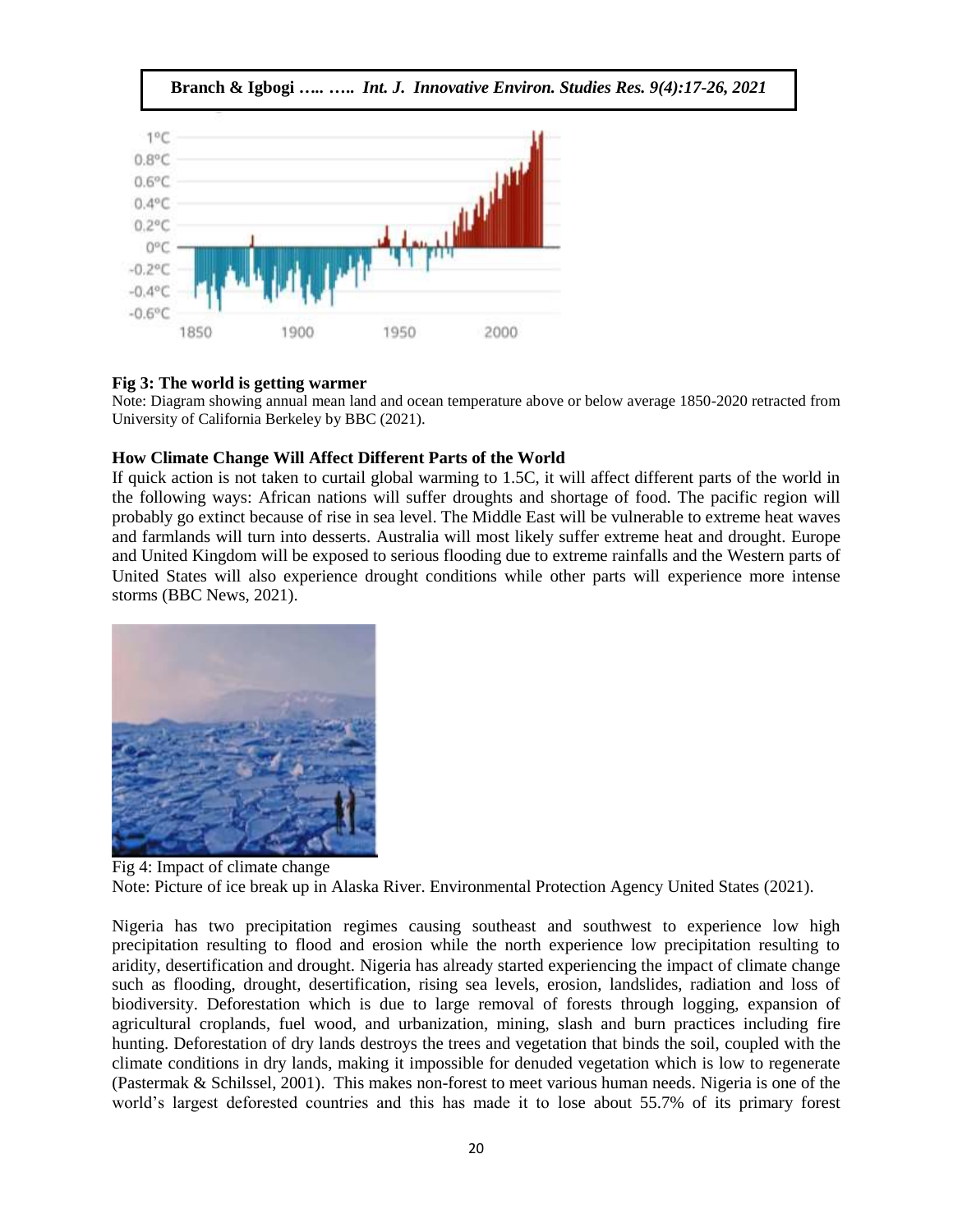(Shonekan, 2004; Olagunju, 2012). This loss led to annual deforestation rate of about 3.67%, being half of its primary forest cover. Onyeanusi and Otegbeye (2012) including Okoli and Ifeakor (2014) stated that if care is not taken, there will be depletion of Nigeria forest which will lead to serious desertification. Currently, Nigeria has desert encroachment challenge which is rapidly ravaging 15 northern States, from moderate to severe rate. About 63.83% land areas are impinged by desertification, which means that 580,841Km2 out of 909,890Km2 land areas have turned to desert (Olagunju, 2015).

Desertification combined with high temperature and low rainfall constitute to drying up of water resources leading to drought. Oyeanusi and Otegbeye (2012) averred that increased temperature average of 1.1C and decreased rainfall average of 81mm causes environmental degradation as seen in Nigeria today. The impact of climate change in Nigeria will result to the country lacking the means to procure food in the world market, sharp decline in yields of staple crops and food insecurity increase and the threat of animal and nature going into extinction. According to Medugu (2009), government has done a lot to combat this challenge of desertification and drought yet, the problem still persists. Olagunju (2015) is of the view that the gap that exist between the formation of policy and strategies of remedying drought and desertification makes it very difficult to combat.

Rivers State and some states in the South- South region of Nigeria are extremely polluted which is as a result of sooth which has taken over the whole atmosphere. This is majorly because of so many illegal refineries and factories that burn fossil fuels. The black particles from the incomplete combustion of fossil fuels and other sources like wood, coal and oil, leave dirty sight and spread foul air in the environment, stains homes, damaging the indoor and air quality. The chemical compounds of soot destroys the ecosystem. Soot enters the body through inhalation, ingestion and the skin leading to increase in respiratory issues like, asthma, and bronchitis including cancer. Study has it that particle exposure leads to 20,000 deaths in the United States and 300,000 asthma attacks while so many lost workdays annually as a result of breathing problems (PuroClean, 2021).

|               | Geographical      |                    | <b>Land Area</b>         |               |                                      |                                   |
|---------------|-------------------|--------------------|--------------------------|---------------|--------------------------------------|-----------------------------------|
| <b>States</b> | <b>Region</b>     | (Km <sup>2</sup> ) | $%$ of<br><b>Nigeria</b> | <b>Number</b> | <b>Density</b><br>(Km <sup>2</sup> ) | Rate of<br><b>Desertification</b> |
| Sokoto        | North West        | 27.825             | 3.06                     | 3,702,676     | 133                                  | Severe                            |
| Zamfara       | North West        | 37.931             | 4.17                     | 3,278,873     | 86                                   | Severe                            |
| Katsina       | North West        | 23.561             | 2.59                     | 5,801,584     | 246                                  | Severe                            |
| Jigawa        | North West        | 23.287             | 2.56                     | 4,361,002     | 187                                  | Severe                            |
| Kano          | North West        | 20.280             | 2.23                     | 9,401,286     | 464                                  | Moderate                          |
| Kebbi         | North West        | 36.985             | 4.06                     | 3,256,641     | 88                                   | Severe                            |
| Kaduna        | North West        | 42.481             | 4.67                     | 6,113,503     | 144                                  | Moderate                          |
| <b>Borno</b>  | North East        | 72.609             | 7.98                     | 4,171,104     | 57                                   | Severe                            |
| Yobe          | <b>North East</b> | 46.609             | 5.12                     | 2,321,339     | 50                                   | Severe                            |
| Bauchi        | <b>North East</b> | 41.119             | 4.52                     | 4,653,066     | 113                                  | Moderate                          |
| Gombe         | <b>North East</b> | 17.100             | 1.88                     | 2,365,040     | 138                                  | Moderate                          |
| Adamawa       | North East        | 38.700             | 4.25                     | 3,178,950     | 82                                   | Moderate                          |
| Taraba        | North East        | 56.282             | 6.19                     | 2,294,800     | 41                                   | Moderate                          |
| Niger         | North Central     | 68.925             | 7.58                     | 3,954,772     | 57                                   | Moderate                          |
| Plateu        | North Central     | 27.147             | 2.98                     | 3,206,532     | 118                                  | Moderate                          |
| <b>Total</b>  |                   | 580,841            | 63.83                    | 62,061,067    |                                      |                                   |

**Table 1**: Desertification States of Nigeria

Source: National Bureau of Statistics (2010); National Population Commission (2006).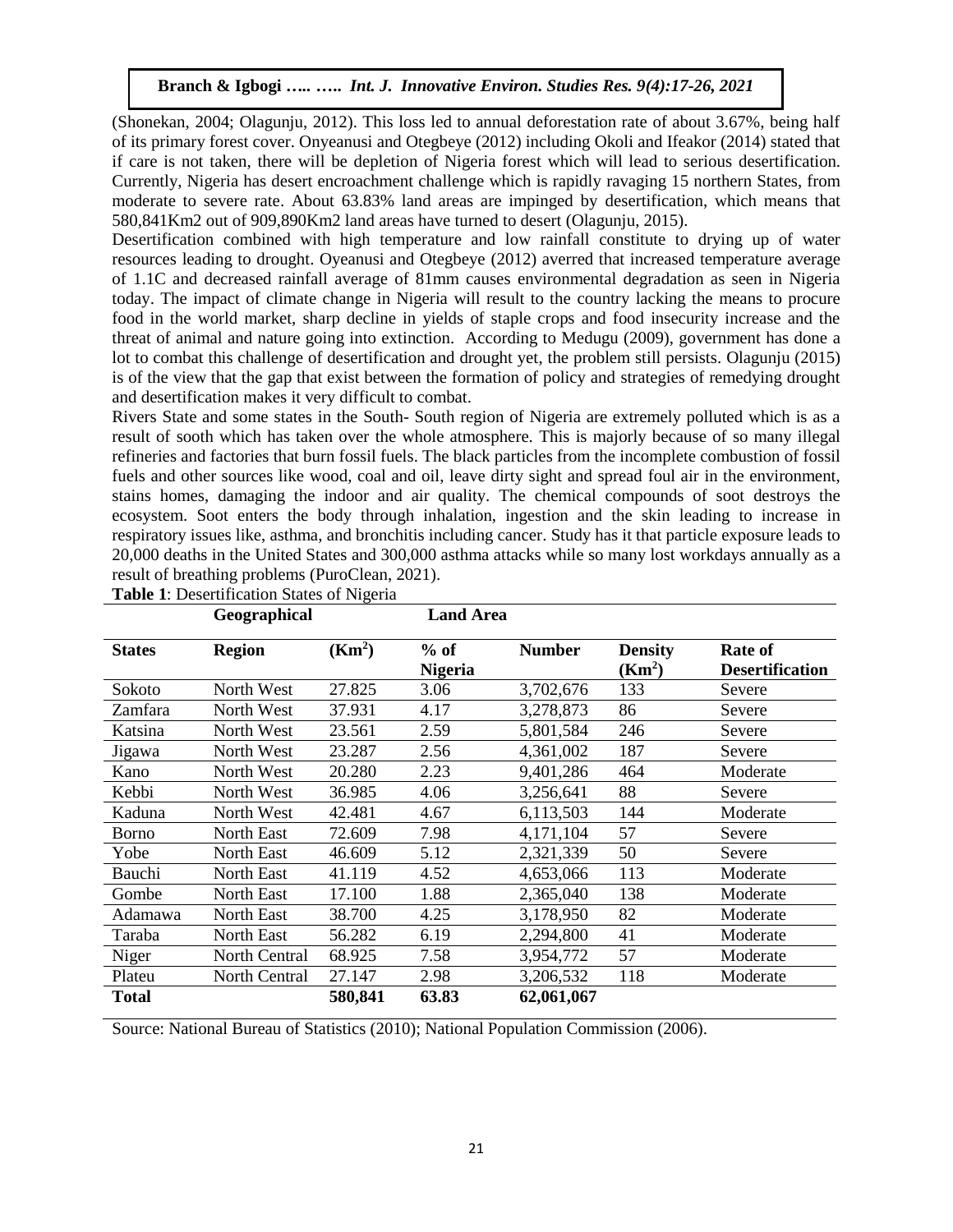**Branch & Igbogi** *…..* **…..** *Int. J. Innovative Environ. Studies Res. 9(4):17-26, 2021*



# **Fig. 5 Nigeria showing desert prone states**



 **Fig 6: Desertification crisis** 

Note: Picture showing desertification crisis.





**Fig 7: Desert encroachment** 

Note: Picture showing desert/protection. Retracted from Azare et al. (2020).



 **Fig 8: Erosion Site in Ideato North**

Note: Umuomeji-Umuturu-Ezemazu Urualla Gully Erosion Site in Ideato North L.G.A. Imo State (Wikepedia, 2021).



 **Fig 9: Flood in Port Harcourt** Note: Retracted from Iheamnachor (2007). Flood in Port Harcourt.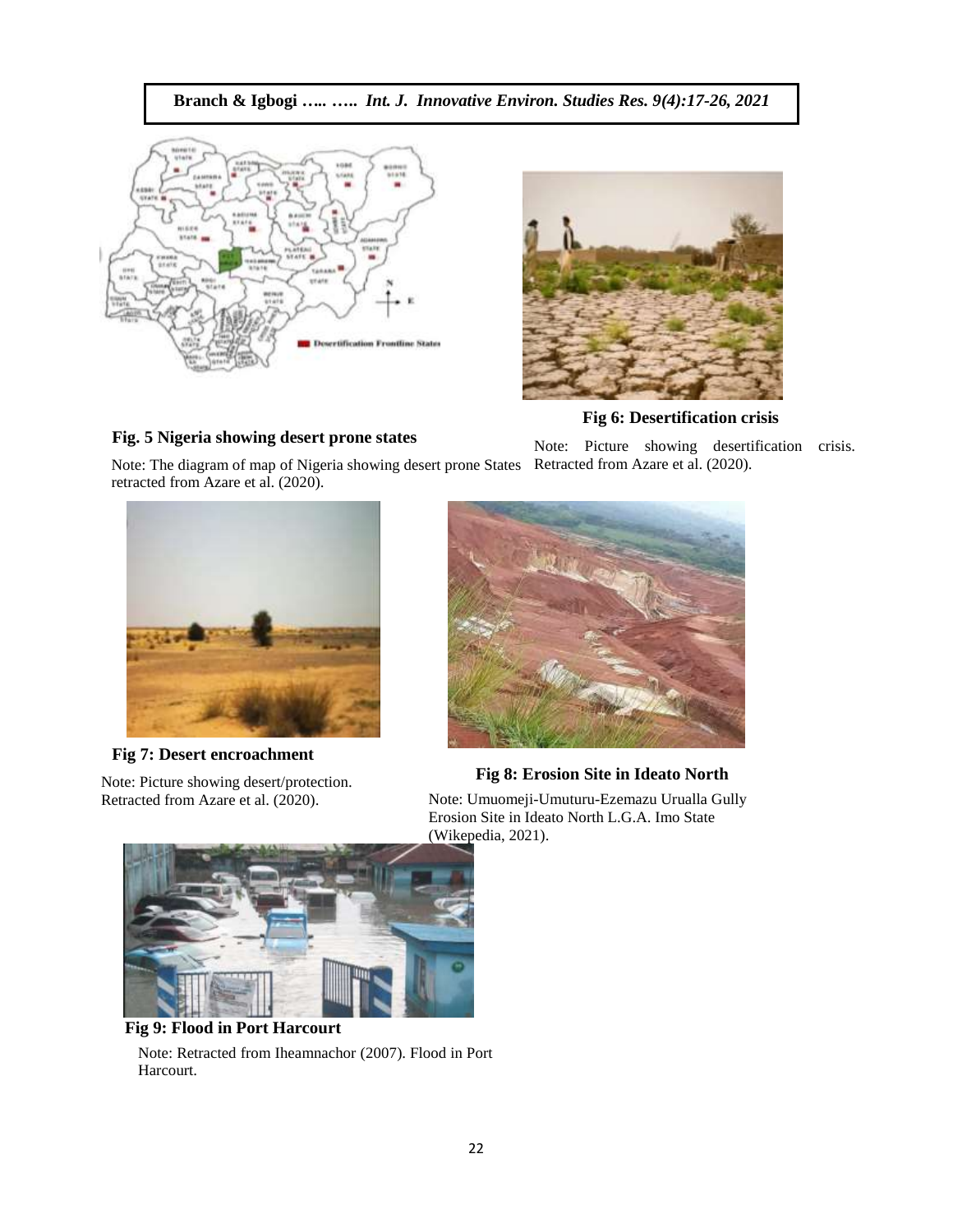# **The Impact on Nigeria's Educational Leaders as Catalysts in Actualizing COP26 before 2050.**

Every change require individuals who will act as change agents to lead change. School leaders serve as catalysts for change as education is the first point where every change begins and can create transformational action to facilitate better living conditions for future generation. School leaders can leverage education to halt global warming as they deal with the children and are involved in the business of molding their behaviour and attitude as well as guiding and directing them in making informed decisions. This can be achieved through climate literacy which is a part of civic education. Creating the awareness to the children on the effect of climate change and the consequences of not taking action. Educational leaders will utilize this opportunity in creating and developing women education on population explosion as part of contributors to global warming. This awareness will positively influence the rate of population to be greatly reduced before year 2050. This is because increase in population rate results to over exploitation of natural resources, causing climate change.

Climate change literacy will assist the children to become conversant with terms such as global warming, renewable energy, greenhouse gases, carbon footprint, water footprint, recycling, deforestation, green jobs, green taxes and sustainable food and that will increase their quest and interest in science and in solving emerging problems facing the world. The children will reflect on the physical and social world that we live in, and so can think critically, contribute in decision-making as well as taking transformational action to facilitate better living conditions for future living and generation. The children can then help advocate, they will begin to address the causes of climate change and adopt more sustainable lifestyle and develop skills that support different modules. The children's minds and imaginations can be captured right from the nursery stage of education to understand that as young ones, they have longer time to stay on the planet therefore are the ones to face the devastating effects of global warming the most if they do not make efforts to stop it.

Education is a vehicle which not only empower but do more by motivating individuals to become more responsible. As the children are aware of the impending dangers facing them and have been educated on various possible solutions, they will do the needful in adapting to climate change, they will be able to calculate risks, build resilience for climate crises as well as recover from the effects. UNESCO has been the brain behind Climate Change Education for Sustainable Development Programme which is targeted at: helping individuals know the implication of global warming and to increase climate literacy among the youths.

School heads can prioritize education of local communities and the use of technology. They can utilize educational and public awareness campaigns to ensure information access and public participation in programmes on climate change. Sensitizing the public will assist Individuals to understand that little changes in their lives can impact on the climate. As such, Individuals will begin to: Reduce air flights, desist from burning their waste or anything that emits carbon to the air and engage in recycling products, change to the use of electric cars or live-car free, investing on energy efficient products, like washing machines, and know when they need replacing. Moving from gas heating system to electric heat pump, insulate their homes, stop deforestation and start planting trees.

School leaders can work alongside through their various schools, with the World Metrological Organizations (WMO) and weather presenters who have passion and are committed to education and outreach on their networks like; Climate Without Borders that has daily reach of 375,000,000 people with the goal of educating, motivating and actuating weather presenters for them to be able to reach out to their audiences with useful information on climate change (Frankclius, 2021).

School heads can collaborate with educational planners/ managers to integrate climate change within different school subjects. Inclusive in the  $4<sup>th</sup>$  sustainable development goal on education goal number 13 lays emphasis on climate action. UNESCO has set out guidelines on how to promote climate literacy which requires the government to include climate change education into every level and aspect of education systems. This demands that education managers develop curricula and teaching methods for climate change subjects. Jasmin and Crosier (2019) stated that integrating climate change as a school subject is to be seen as part of the policies and practices on sustainable development as global warming is affecting our environment and social fabric, reshaping the ideas on our life styles.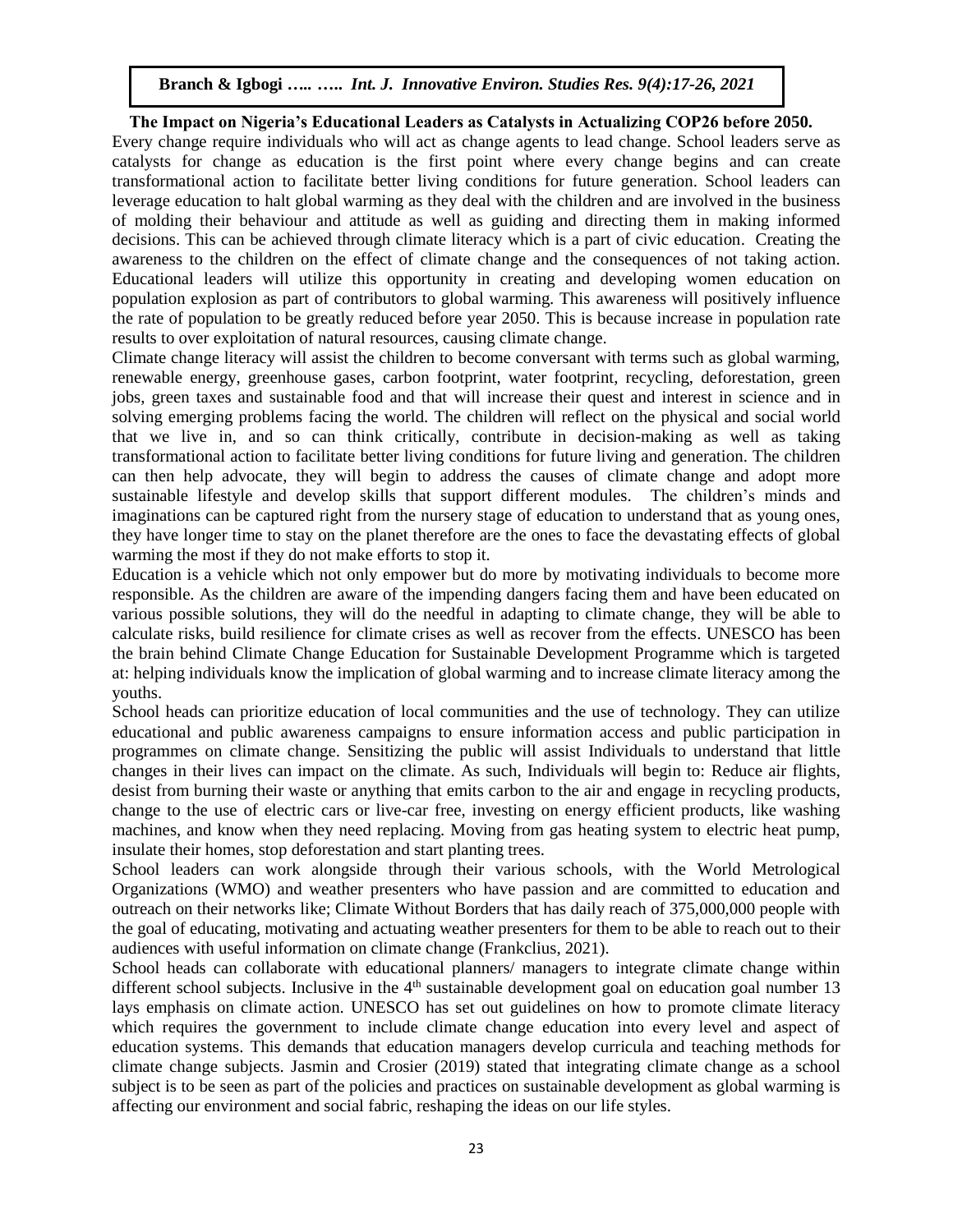However, the Global Education Monitoring Report 2016 discovered that 3/4 out of 78 countries where they carried out their investigation had integrated sustainable development in their curricula (Jasmin & Crosier 2019).

School heads from different schools can engage in conferences, work as a team to deliberate on quality education on climate change as it will be a challenging topic for them to address with their teachers. School heads can make use of technological resources, like education platforms that provides teachers free educational resources on environmental concern, climate change, responsible consumption, energy and mobility. Also, provide initial and ongoing teachers training for teachers to gain the necessary knowledge, understanding and competences for climate change education. This means that government is to make available the coordination, support and resources needed for these trainings, to halt climate warming.

School leaders can assist in advocating for government to invest and finance research on science and "smart agriculture" in schools. This is because farming equally contribute a quarter of all climate warming and agriculture is also a solution to halting global warming in two ways; It will help in reducing emission of greenhouse gases and expanding carbon capture from the atmosphere through photosynthesis. Smart agriculture will help to reduce agricultural emissions and promoting biodiversity as well as improving farms climate resilience (Rumney & Lewis, 2021). Farmers can then adapt by; changing planting dates as well as use different crop varieties to avert severe loses and to help increase grains in higher-latitude regions. This is necessary as the improvement of the climate standards require making improvement on land degradation, desertification and depletion of the forest ecosystems in Africa (UN COP26, 2021). The importance of climate change literacy by Nigerian school leaders cannot be over emphasized as it helps in the following;

- 1. Influence the development of a culture of caring for the environment. Taking the children to farms will enable them learn firsthand on how to take care of animals and plants and promotes future citizenship which is environmentally, socially responsible on international scale.
- 2. Engage in educational programmes to combat climate change and the attainment of worldwide universal education as urgent priority to bring about clean and healthy environment, bolstering the economy, quality and social organization.
- 3. Assist in strengthening education in science, technology, engineering and mathematics. Education on climate change being science based also requires the right behavior and action to actualize the goal.
- 4. Enhance the delivery of environmental education in schools.
- 5. Contribute in promoting the building of schools that reflect environmental principles (IBERDROLA, 2021).

# **CONCLUSION**

Human actions are indisputably the major drivers of this climate change crisis. Climate change is affecting the entire planet, putting both plants and nature in serious danger and so many of the changings are gradually becoming irreversible. Drastic measure is needed to overcome the impending catastrophe of climate change on man and nature. It is no longer business as usual and pushing the problem to the future, it is about the government walking the talk, being climate smart by leveraging the support of academics cum educational leaders, integrating climate education as school subject for all levels and financing research on science. Making policies to support the environment, Nigeria's economic and social organization as well as the right behavior and actions. Nigeria and Africa as a whole need partnership with international communities in areas such as, innovation, financial and sustainable technical supports to succeed in this fight. To actualize COP26 goal does not only end at mobilizing finance but requires working together with school leaders who will largely utilize the youths to engage in campaign on climate change in their various communities including harnessing resources to actualize cleaner air and better health for everyone before year 2050.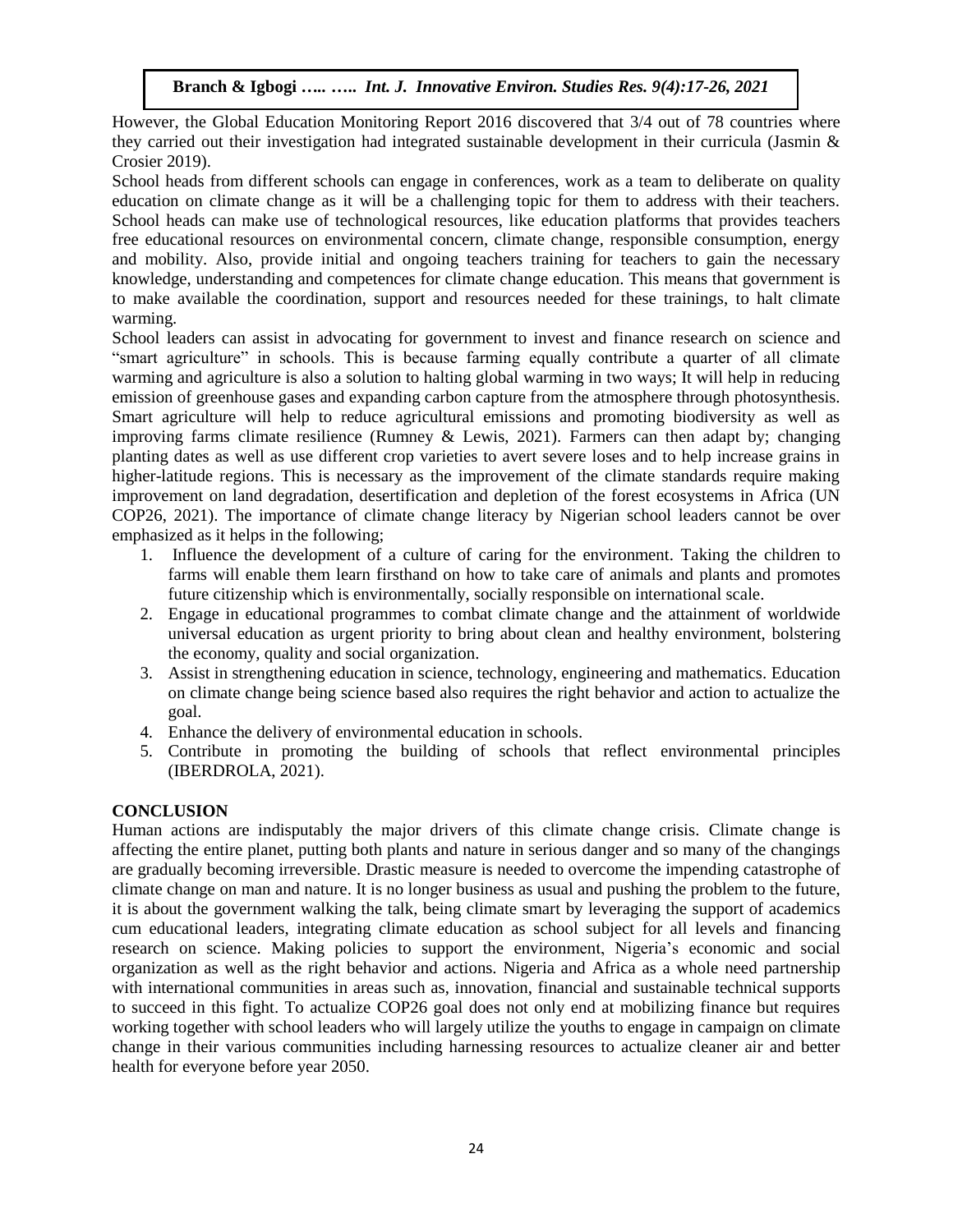### **SUGGESTIONS**

To actualize COP26 goal, this paper suggested the following:

- 1. Climate change and its implication should be widely discussed and communicated to the public and ensure public participation in programmes and information access by the ministry of environment/health through radio and television networks.
- 2. The entire nation should brace up to this new change by modulating their ways of living and adopting an environmental friendly living by investing on electric vehicles and stop the use of fossil fuel vehicles, plant trees to enhance cleaner air in the atmosphere.
- 3. School planners should integrate climate change education as part of school subject at all levels of education this will increase climate literacy among young people.
- 4. Federal Governments should make environmental friendly policies and invest on renewable energy.
- 5. Government should assist farmers to promote both public and private investment in climate-smart agriculture in Nigeria.
- 6. Schools heads should collaborate with the World Metrological Organization and Weather presenters to provide climate forecasting services.

### **REFERENCES**

- Azare, J. M., Abdullahi, M., Adebayo, A. & Duala, T. (2020, November 5). *Deforestation, desert*  encroachment, climate change and agricultural production in the Sudano-Sahelian region of *Nigeria*. http:/[/www.Sematricscholar.org](http://www.sematricscholar.org/)
- BBC News, (2021). *What is climate change? A really simple guide*. [www.http://bbc.com/news/science](http://www.http/bbc.com/news/science-environment-24021772)[environment-24021772.](http://www.http/bbc.com/news/science-environment-24021772)
- Channels Television, (2021, November 3). *President Muhammadu Buhari arrived Glasglow for COP26 climate summit.* [www.http://channelstv.com/2021/11/10/buhari-arrives-in-glasglow-for-cop26](http://www.http/channelstv.com/2021/11/10/buhari-arrives-in-glasglow-for-cop26-climate-change-summit/) [climate-change-summit/.](http://www.http/channelstv.com/2021/11/10/buhari-arrives-in-glasglow-for-cop26-climate-change-summit/)
- Environmental Protection Agency, United States (2021). Climate change indicators: Snow & Ice. [www.epa.gov/climate-indicators/snow](http://www.epa.gov/climate-indicators/snow) .
- FAO, (2010). *Global forest resources assessment key findings*. Food and Agriculture Organisation of the United Nations.
- Frankclius, P. (2021, October 28). *Opinion: Agriculture unfairly penalized on climate change*. Farmers Weekly.
- Holder, M. (2021). *The UN IPCC reports warns about irreversible climate effects*. Getty Images.
- IBERDROLA, (2021, November 5). *The importance of climate change education*. [www.https://iberdrola.com/social-commitment/climate-change-education.](http://www.https/iberdrola.com/social-commitment/climate-change-education)
- Iheamnachor, D. (2007, July 24). Flood in Port Harcourt. Nairaland Forum. [www.https://vanguard.com.](http://www.https/vanguard.com)

IPCC Experts, (2021). *Code red for humanity*[. www.http://t.co/uU8bb/iuBB.](http://www.http/t.co/uU8bb/iuBB)

- IPCC, (2018, October 8). *The role of human influence on the climate system is undisputed!-working Group 1 co-chair*. [www.https://t.co/u/uU8bb4inBB.](http://www.https/t.co/u/uU8bb4inBB)
- Jasmin, M., & Crosier D. (2019, January 18). *How can education contribute to awareness and action on climate change?* [https://eacea.ec.europe.eu/national-policies/eurydice/content/how-can](https://eacea.ec.europe.eu/national-policies/eurydice/content/how-can-education-contribute-awareness-and-action-climate-change-enEury)[education-contribute-awareness-and-action-climate-change-enEury.](https://eacea.ec.europe.eu/national-policies/eurydice/content/how-can-education-contribute-awareness-and-action-climate-change-enEury)
- Kauffman, M. (2021, August 9). *IPCC report: "Code red" for human driven global heating warns UN chief.* http://www.new.un.org>story>2021/08.
- Landmark United Nations, (2021, November 7). *LUN report the world's average temperature stands at 1.1 degree Celsius above pre-industrial land level*. [www.http://givingcompass.org.](http://www.http/givingcompass.org)
- Medugu, N. I. (2009). *Nigeria and the advancing dessert: Environmental synergy*. World Press.com.
- National Bureau of Statistics (NBS), (2010). *Annual Abstract of statistics* 2010, pp.4.FRN.
- National Population Commission, (2006). *Nigerian population census 2006*. FRN.
- Okoli, J. N. & Ifeakor, A. C. (2014). An overview of climate change and food security: Adaptation strategies and mitigation measures in Nigeria. *Journal of Education and Practice*, 5:32.